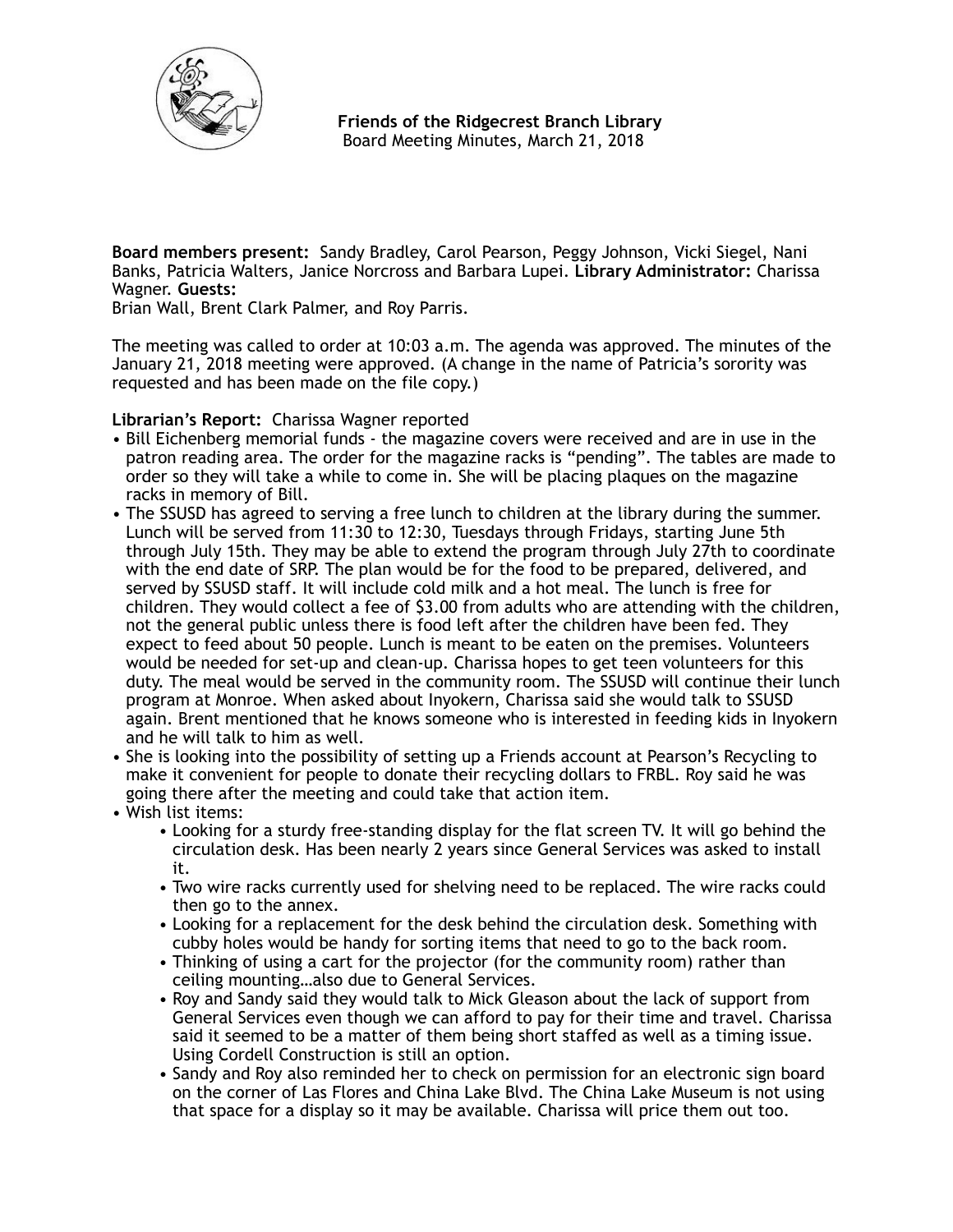- A Pub Trivia event was held last night and she thanked Barbara for volunteering. The next one will be scheduled in June.
- She has invited Andie Apple to attend one of our meetings, but she has another commitment on third Wednesdays of the month. She might be able to Skype in, or we could meet on a different day. She also invited Andie to visit the branch during the summer Lunch at the Library program.

# **President's Report:** Sandy Bradley reported

- She reviewed the rental book program discussion and decision from the last meeting. She had tried to contact Andie Apple before that meeting but didn't hear from her. After that meeting, Andie replied that there would be no rental books programs in the KCLS. She did offer an alternative. The director of collections can monitor the holds list and provide an additional copy to the Ridgecrest Branch (from book trust funds). Local copies will fill local holds first, before they are sent to other branches. It was suggested that Charissa create a hand-out that clarifies this policy for users, who often give up when they see that more than 100 holds have already been placed on a new best seller they want to read. Charissa shared charts showing the number of new books purchased per branch in Dec. 2017 and Feb. 2018. Sandy suggested a subscription to "Publisher's Weekly" for the library as it contains pre-pub alerts, which would allow patrons to place holds (or recommendations for purchase) of upcoming titles from their favorite authors. This would reduce wait time on the holds list. She also mentioned that some people have trouble placing holds online. She said she has tried it and asked that others do so as well. Charissa recommended [fantasticfiction.com](http://fantasticfiction.com) for finding pre-publication information. She also pointed out that best seller list available on the ValleyCat (library catalog) of the KCL website include "New York Times", "Los Angeles Times", and "Publisher's Weekly".
- Sandy said she has also invited Andie to attend one of our meetings but hasn't heard back from her.

# **Treasurer's Report:** Nani reported

- The February monthly financial report was provided and discussed.
- She provided the 2017 Fiscal Year Audit Report showing that the FRBL tracking spreadsheets were in agreement with the Alta-One statements. She thanked Naomi Norris for participating in the audit. Sandy pointed out that Nani was not treasurer in 2017 so she was approved to serve on the audit as well.
- A \$399.00 donation has been received from United Way.
- She met with Brook Andreoli of Edward Jones to discuss investment planning for FRBL savings that would earn better interest. Mr. Andreoli works with other non-profits in the area. He recommended a CD ladder that would provide better earnings but would not tie up funds for the long term if we need them. A motion was made by Patricia to move \$30K from Alta-One accounts (CD, savings, and some of checking) to set up CD ladder. It was seconded by Vicki and passed. Nani will take this action. Sandy thanked her for all the time she spent researching investment options.

## **Vice-President, Membership Report:** Carol Pearson reported

- Since our last meeting there have been 8 renewals.
- She has been investigating the cause of all the email kickbacks she received last month. IWVISP says they installed a new email filter. They suggested adding only a few names to each email, which isn't a tenable option. She may have to switch to using her AOL account. Once the problem is solved, she will announce the sale dates and ask volunteers to contact Janice.

## **Vice-President, Book Sales Report: Janice** reported

• She introduced Brian Wall, who volunteers at the annex.